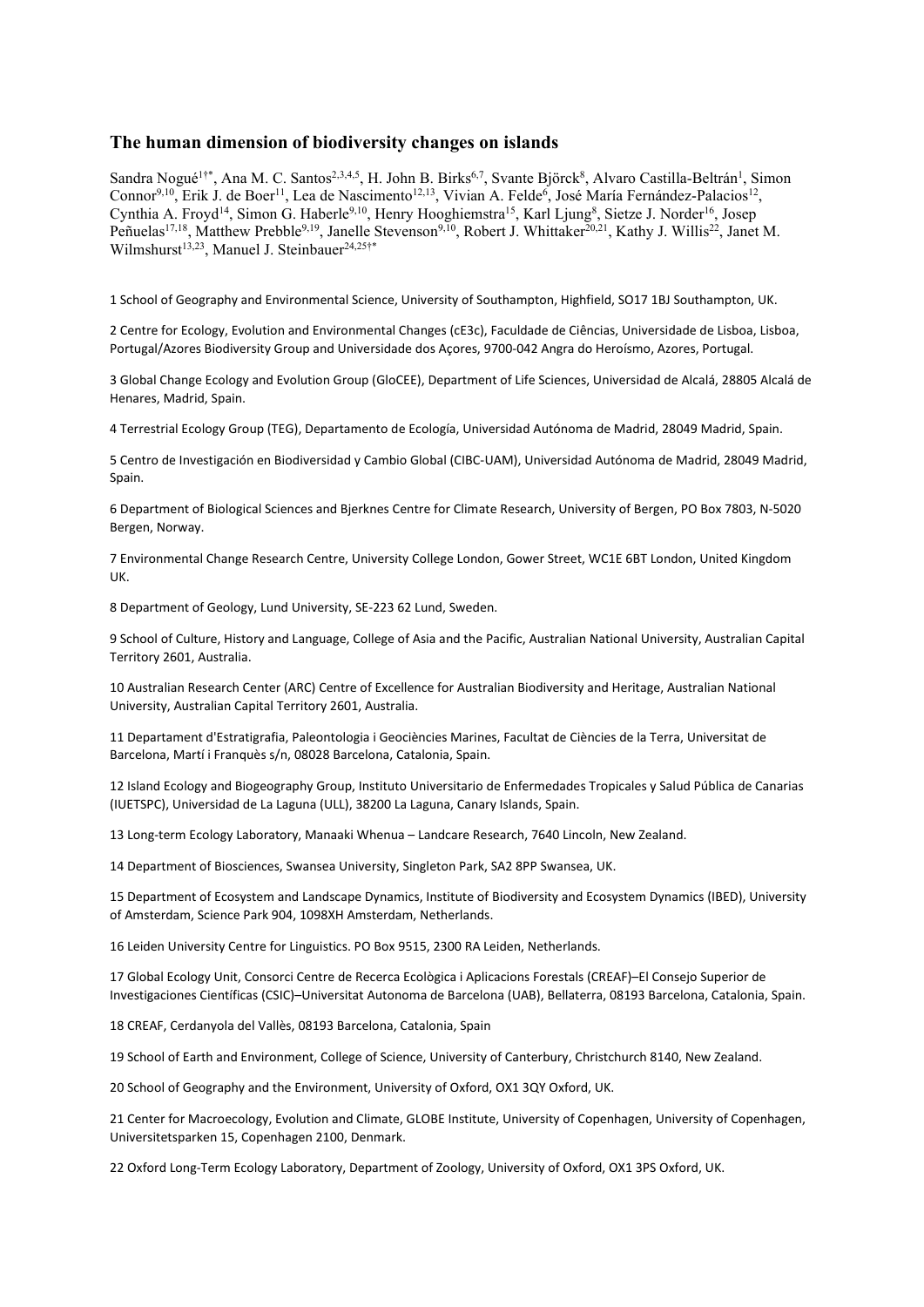23 School of Environment, University of Auckland, 1142 Auckland, New Zealand.

24 Bayreuth Center of Ecology and Environmental Research (BayCEER) and Department of Sport Science, University of Bayreuth, 95447 Bayreuth, Germany.

25 Department of Biological Sciences, University of Bergen, PO Box 7803, N-5020 Bergen, Norway.

†These authors contributed equally to this work.

\*Corresponding author. Email: s.nogue-bosch@soton.ac.uk (S.N); steinbauer@uni-bayreuth.de (M.J.S.)

Islands are among the last regions on Earth settled and transformed by human activities, and they provide replicated model systems for analysis of how people affect ecological functions. By analyzing 27 representative fossil pollen sequences encompassing the past 5000 years from islands globally, we quantified the rates of vegetation compositional change before and after human arrival. After human arrival, rates of turnover accelerate by a median factor of 11, with faster rates on islands colonized in the past 1500 years than for those colonized earlier. This global anthropogenic acceleration in turnover suggests that islands are on trajectories of continuing change. Strategies for biodiversity conservation and ecosystem restoration must acknowledge the long duration of human impacts and the degree to which ecological changes today differ from pre-human dynamics.

Globally, human activities dominate ecological systems (*1*, *2*) and are considered the main drivers for accelerating contemporary ecosystem transformation (*3*–*6*). The pressing need to evaluate the extent and dimensions of human impacts and the desire to restore "wild" systems have sparked controversy concerning the value of establishing pre-human baselines (*7*–*9*) and about the nature and timing of the onset of the Anthropocene (*10*–*12*). Archaeological and other paleodata on human impacts in continental systems reveal an increasingly humantransformed planet intensifying around the end of the Pleistocene (*2*, *13*, *14*). The lengthy time frame of human modification of ecosystem dynamics in continental contexts, spanning periods of substantial post-glacial climate change, complicates the definition of pre-human baselines and hinders the investigation of natural ecosystem processes (*15*, *16*).

In contrast to continents, most remote oceanic islands were colonized by people relatively recently, within the past 3000 years, when climates were similar to present conditions (*17*)*.*  The recent nature of human settlement means that the archaeological, paleoecological, and climate records are often more precisely resolved on well-studied islands compared with continents and are potentially more relevant for understanding remnant ecosystems and informing conservation and ecosystem restoration agendas. Therefore, island ecosystems provide opportunities to quantify the critical ecological transition from pre-human to humandominated ecosystems (*4*, *15*), and allow anthropogenic impacts on ecosystems to be placed within the context of long-term pre-human ecological dynamics (*16*–*20*). Although numerous studies have documented the timing, waves, and processes of species extinctions that accompanied human arrival on islands (18–24), paleoecological data networks now allow systematic quantification of ecosystem transformations on islands globally. Here, we analyzed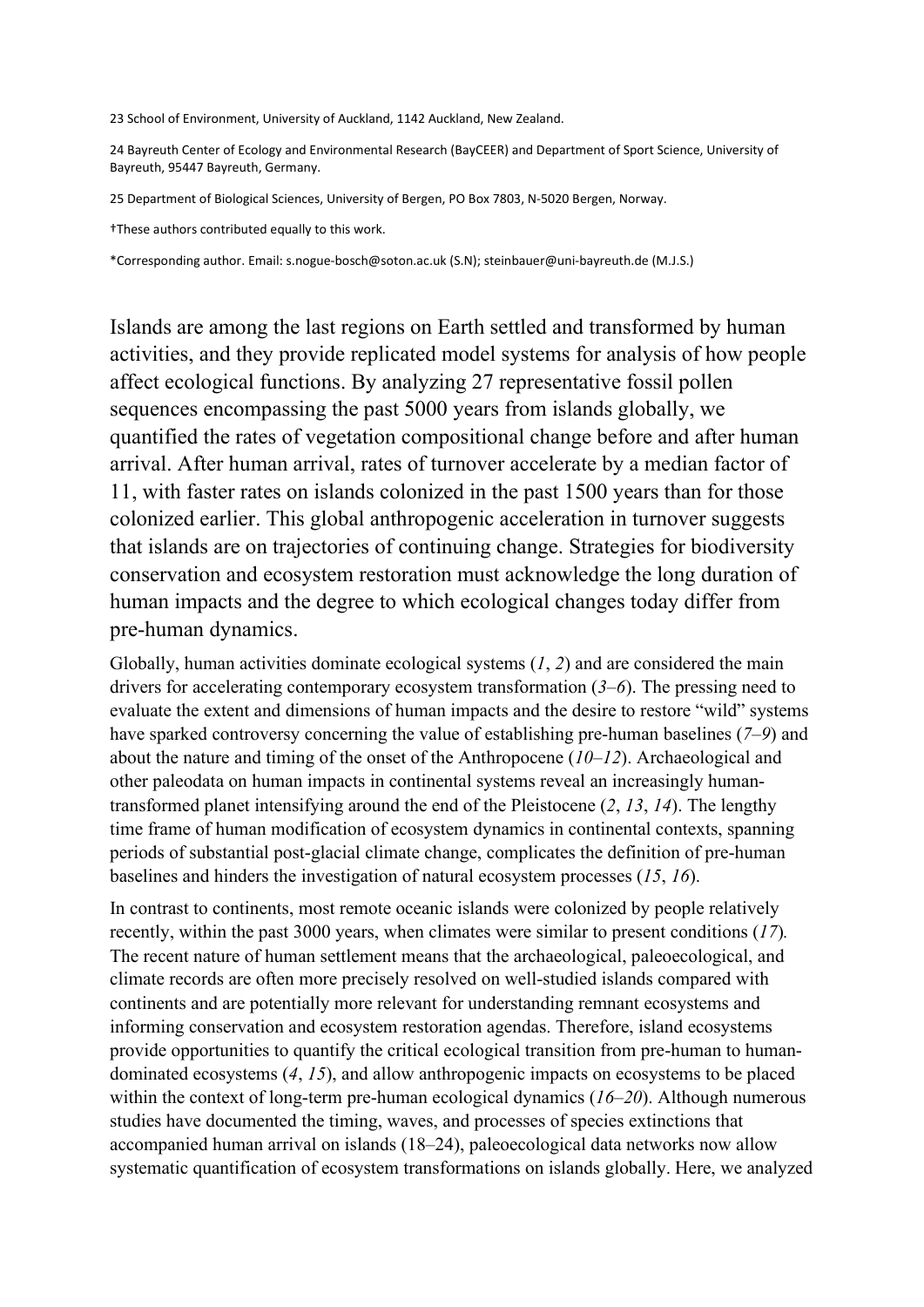fossil pollen time series for multiple independent islands from all the major archipelagos and oceans and across latitudes, using a breakpoint regression approach to test for altered rates and directionality of pollen, and thus vegetation compositional turnover, connected with human colonization (25) within an overall time frame of the past 5000 years. These time series of millennial-scale dynamics allow the assessment of whether the rates of vegetation compositional change consistently accelerated across multiple islands after initial human arrival. Our method uses ordination analyses to characterize the major gradient of compositional variation in the pollen data for each island, quantifying the mean rate of change through time before and after human arrival (Fig. 1), thereby allowing us to assess how human populations affected islands differently from natural perturbations (23).

Our results show that human arrival systematically accelerated directional compositional change in island ecosystems (Figs. 1 and 2). Rates of pollen compositional turnover increased after human arrival by up to a factor of 11, with large differences amongst islands (i.e., a median of 10.7 times higher turnover after human arrival, with a mean of  $20.8 \pm 26.5$  times higher turnover). This acceleration is a globally consistent pattern observed on 24 of 27 islands independent of current and past island area, latitude, isolation, and elevation of the sampling site [(Fig. 3, B to G, and Tables S3 and S4 (25)]. Islands that were settled more recently, such as the Poor Knights archipelago in New Zealand (13th century) (19) and the Galápagos Islands (16th century) (26), show a steeper increase in the rate of turnover change  $(P = 0.008, R^2 = 0.22$ ; linear regression with log-transformed arrival time; Fig. 3A)) than on islands where humans arrived >1500 years ago [e.g., New Caledonia (27) and Fiji (28)]. This indicates either that the islands settled earlier were more resilient to human arrival or, more likely, that the recent major compositional turnover observed is explained by introduced species, land-use practices, and technology deployed by later settlers being more transformative than those of earlier settlers. In addition, those islands colonized >3000 years ago appear to show some declines in rates of compositional turnover toward the end of the sequence, although there are too few cases  $(n = 5)$  to draw firm conclusions.

For many islands, the model implementing a prescribed breakpoint at the time of human arrival closely fits the observed patterns in compositional turnover (Fig. 1). Human arrival estimates fall within the 95% confidence intervals of the optimal breakpoints (representing the greatest change in turnover in each record) for 41% of islands. Human arrival times are within 500 years of the optimal breakpoint for 70% of islands and within 1000 years for 81% of islands (median 329 years compared with 953 for randomized data simulations; Table S5 and Fig. 2). There is no tendency for optimized breakpoints to be systematically earlier or later than estimated human arrival time (*t*-test with null model of mean difference being  $0, P =$ 0.27). A systematic difference would have either indicated earlier human arrival or delayed human impact. On some islands, initial human arrival is not associated with a major shift in turnover [Figs. 1 and fig. S1 (25)]. These results might reflect the specific local characteristics of the study site. For example, on La Gomera (Canary Islands), the sedimentary sequence was collected at an elevation of 1250 m above sea level in one of the largest remnant areas of laurel forest, where paleoecological analyses showed no evidence of human impacts (29). On other islands, e.g., Hispaniola, shifts in vegetation turnover differed from the time of human arrival, as estimated based on archaeological or historical sources, but the rate of directional change increased (Fig. 1).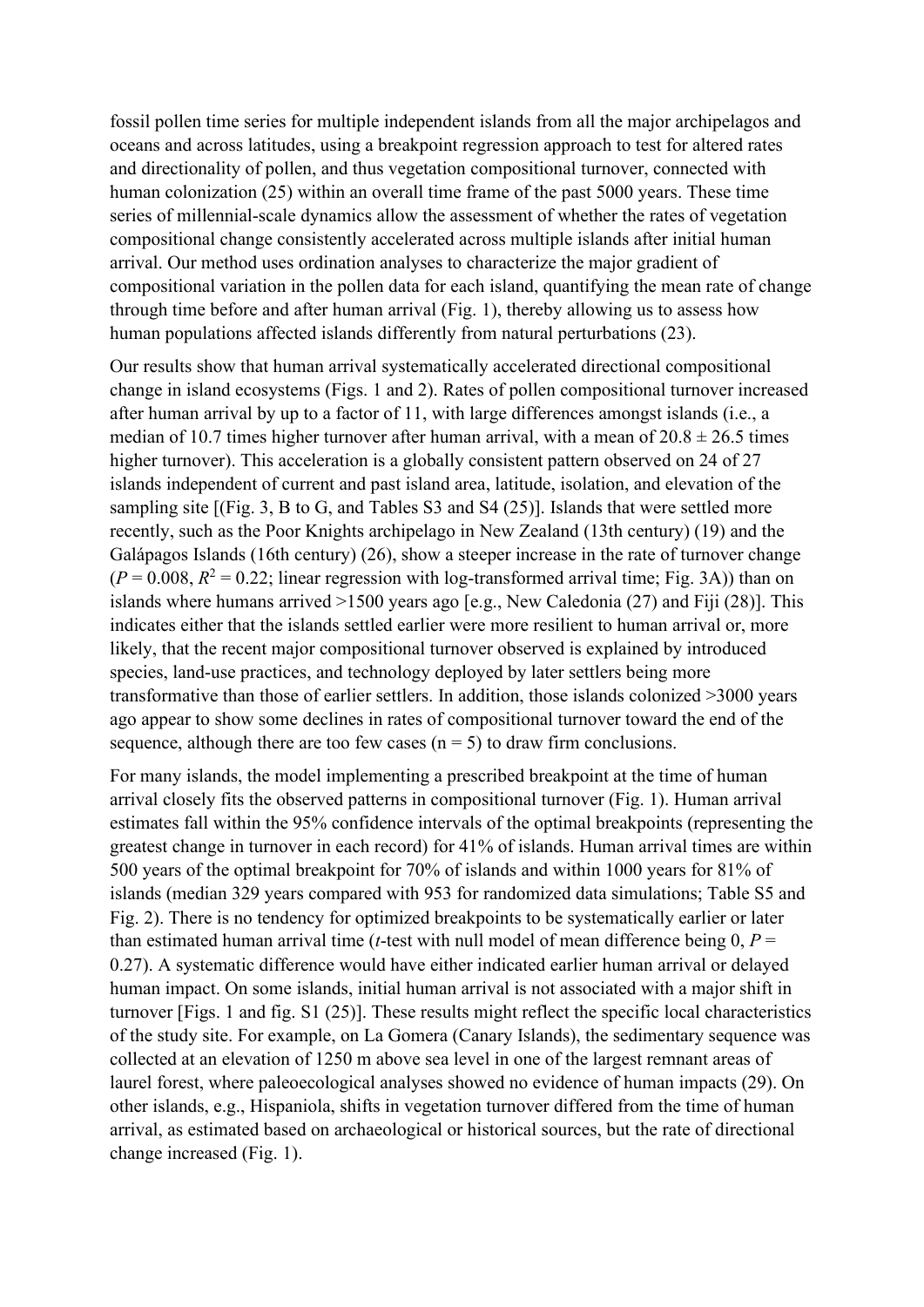

**Fig. 1. Human arrival accelerated compositional turnover on islands**. Global analysis of rate of palynological and thus vegetation compositional turnover (slope of the line) for 27 representative fossil pollen records from sedimentary sequences on islands. The *x*-axes represent calibrated years before present (i.e., years before 1950) calculated using Bayesian age-depth models for each island (*25*). The *y*-axes represent the major gradient in pollen composition quantified by the ordination axis 1 scores of separate detrended correspondence analyses (DCAs) of each sequence. The units are measured in DCA axis scores, which approximate the standard deviation of pollen taxon compositional turnover (SDptt), with an SD of 4, corresponding roughly to 100% compositional turnover. These plots show results of breakpoint analyses of the rate of compositional turnover with the date of recorded human arrival as the prescribed breakpoint. The recorded date of human arrival is indicated by the vertical orange lines (see Table S3 for details). Scaling varies among panels. Shaded areas (blue) depict 95% confidence intervals of the models. A second continuous breakpoint analysis detecting the major statistical change point in turnover rate intrinsic was applied to the data. This "optimized breakpoint" is indicated by the vertical dashed black lines.

Our analysis also shows that ecological change is an integral part of island systems, with changes observed both before recorded human arrival [directional change in composition measured in standard deviations of pollen taxon turnover  $(SD<sub>pt</sub>)$  per 100 years: median turnover  $1.7 \times 10^{-2}$  SD<sub>ptt</sub>/100 year and mean turnover  $4.0 \pm 6.8 \times 10^{-2}$  SD<sub>ptt</sub>/100 years and after human arrival (median turnover  $14.7 \times 10^{-2}$  SDptt/100 years and mean turnover 23.3 ±  $29.8 \times 10^{-2}$  SD<sub>ptt</sub>/100 years)] (Fig. 2). Results show that the rate of directional turnover before human arrival was slower, in contrast to human agencies of change. Natural drivers of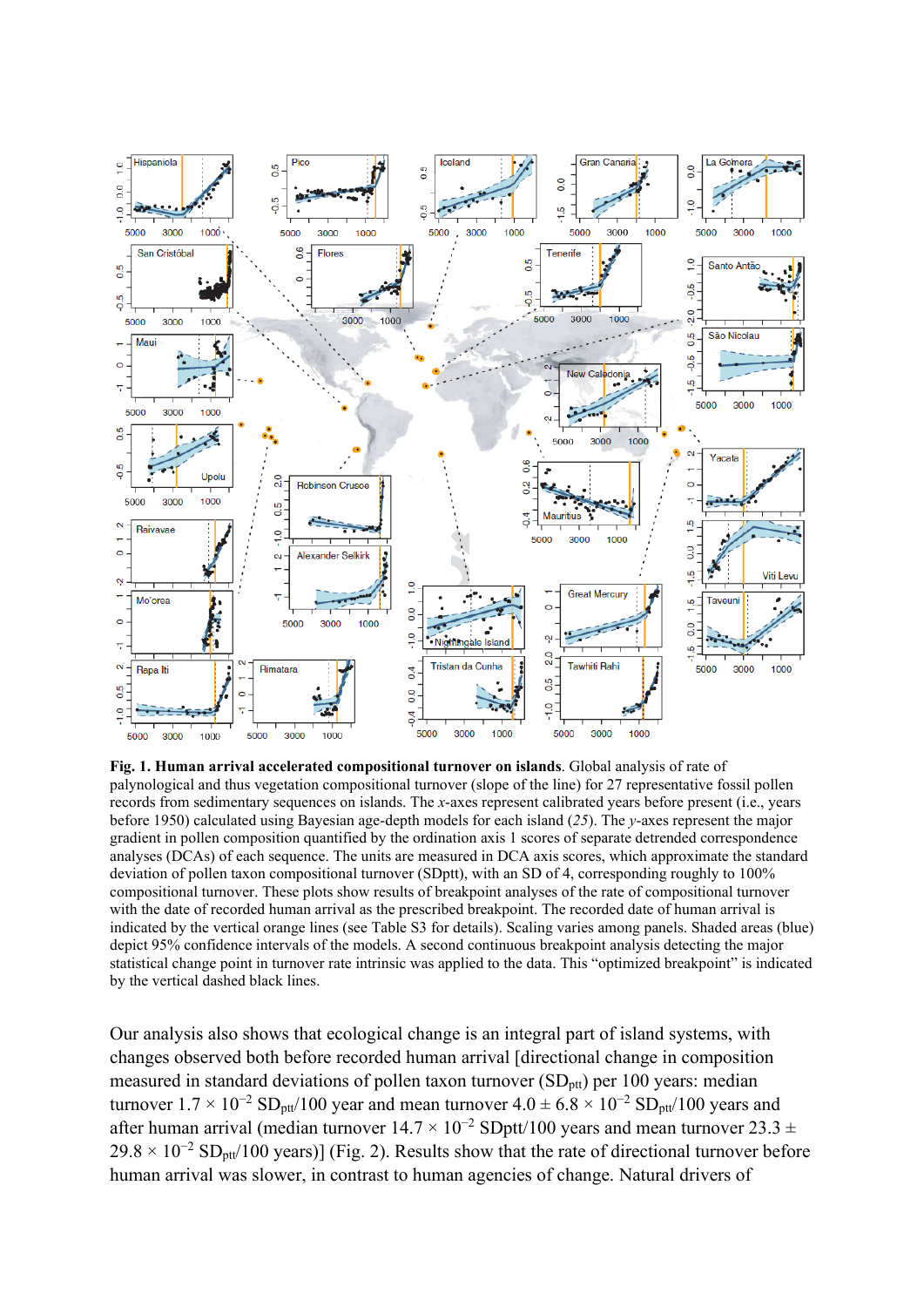ecosystem change on islands, operating before and alongside humans include: volcanic activities, fire, climate change (episodes such as the "Little Ice Age"), earthquakes, extreme weather events (e.g., droughts and cyclones), and sea-level fluctuations (20, 30, 31). Although not measurable with the precision necessary to include formally within our analysis, volcanic activities and natural climate fluctuations have likely not increased over the analyzed time frame across the islands studied and thus cannot explain the systematic increase and varied timing of directional turnover observable across islands (25). Climate warming in the past 50 years, by contrast, is too recent to be detectable within our dataset. Over the time frame of the past 5000 years, direct human impacts greatly outweighed other processes that shaped island biodiversity and species interactions (32, 33).



**Fig. 2. Rates of turnover before and after human arrival.** Change in the rate of pollen compositional turnover before (left) and after recorded date of human settlement (purple) for the time series of fossil pollen records for each of 27 islands globally, where each island's sequence has been subject to a separate ordination analysis using DCA. Rate of pollen taxon turnover is quantified as the absolute slope in the relationship between ordination scores of the first axis of each DCA with time. The units approximate standard deviation of compositional turnover per 100 years (SDptt/100 years). The pre-settlement rate of compositional turnover is represented on the left (median:  $1.7 \times 10^{-4}$ ; mean:  $4.0 \times 10^{-4}$ ) and the rate after human arrival is represented on the right (median:  $14.7 \times 10^{-4}$ ; mean:  $23.3 \times 10^{-4}$ ). The difference is highly significant  $(P < 0.004$ ; paired *t*-test). See (21) for details.

Moreover, ecological legacies of human arrival on islands may persist for centuries and are often irreversible. An example is Tawhiti Rahi in the Poor Knights archipelago, which is currently uninhabited (19). Immediately after initial arrival by Polynesians in the 13th century, the island's forest cover was cleared by fire for human habitation and gardens. After a massacre of local Ngatiwai inhabitants on Tawhiti Rahi in 1820, local kaitiaki (guardians) declared the islands wahi tapu (protected by a sacred covenant), after which time there was no subsequent settlement. Despite the island becoming totally reforested within 150 years, the current forest composition is completely different from that of the pre-human period. In contrast to the Poor Knights archipelago, most currently inhabited islands have experienced at least two distinct waves of settlement, each having distinctive signatures of change and leaving increasingly complex legacies (24, 30).

Preparing and managing for ecosystem change is one of the major challenges that island societies currently face as islands experience continued or accelerated threats from detrimental land-use practices (12), new species invasions (24, 34), sea-level rise (35), and climate change (11, 17), in addition to naturally occurring disturbances. The challenges are made more difficult because these processes are affecting native ecosystems where vegetation communities have already been severely degraded or lost, species have gone extinct (15, 21), and important mutualistic plant–animal interactions have been disrupted (36). Our results show little indication that these human-affected ecosystems are either similar to or returning to the dynamic baselines observed before human arrival. Therefore, anthropogenic impacts on islands are lasting components of these systems, typically involving initial clearance (e.g., using fire), and are compounded by the introduction of a range of introduced species and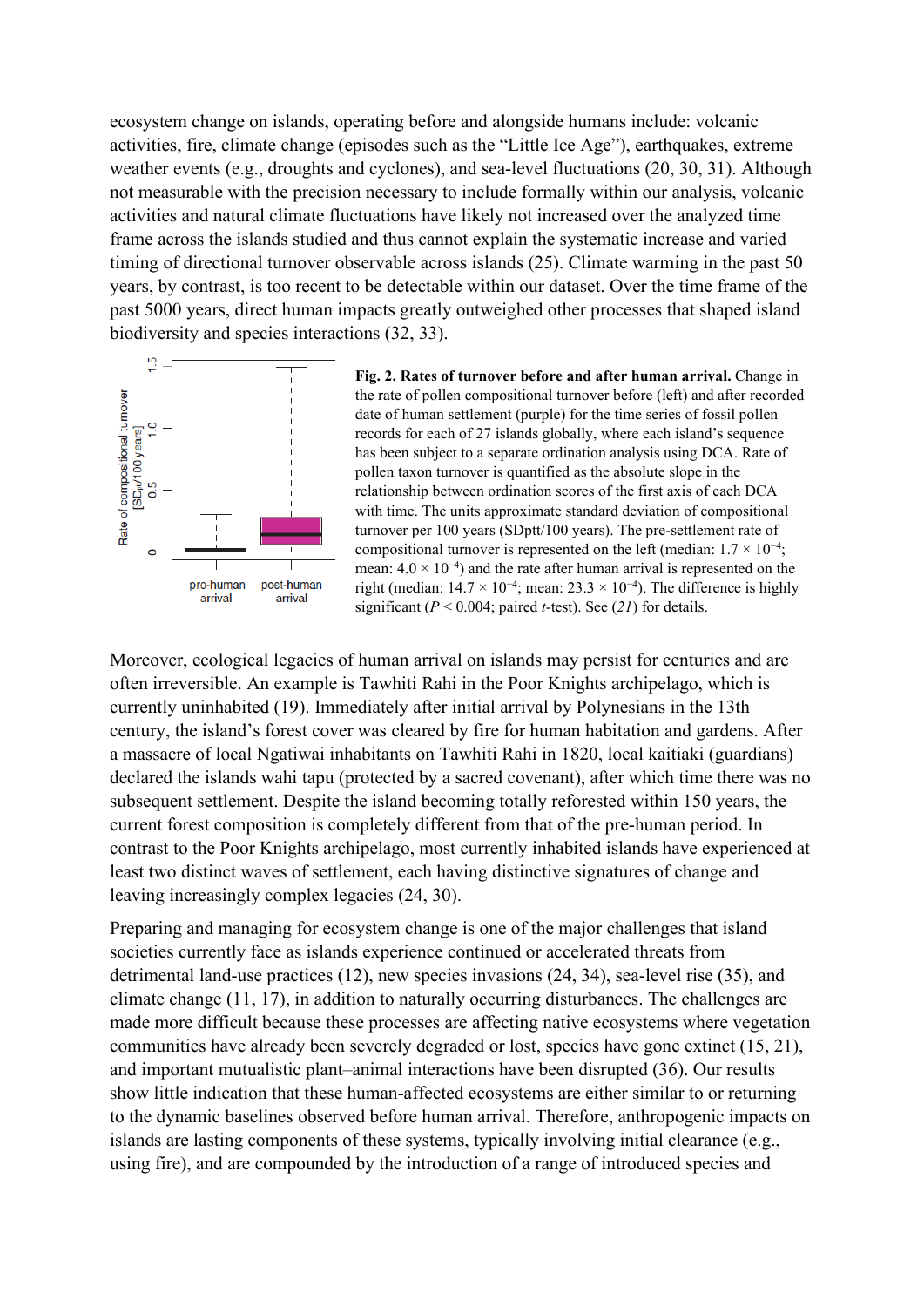extinctions of endemic species and ongoing disturbances. This contrasts with turnover after natural disturbances in the pre-human period, when island ecosystems often recovered rapidly to pre-disturbance states [e.g., (20, 31)]. Whereas for many islands, widescale return to precolonization ecosystems is an unrealistic goal, paleoecological data such as those analyzed here, may serve to inform targeted ecosystem restoration efforts within islands, providing insights into previous system states and their responsiveness to global change processes (9, 37).



**Fig. 3. Differences between the pre-human and human-dominated turnover scale with human arrival times**. Relationships between the change in the rate of pollen compositional turnover before and after human arrival and several island features, showing: a curvilinear decrease in observed turnover as the time elapsed since the first colonization increases (**A**), but no relationship with turnover rate before human arrival (**B**), latitude (**C**), elevation of the coring site (**D**), island area (**E**), glacial-interglacial area (**F**), and isolation (represented by distance to mainland) (G), or surrounding landmass (H)).  $*P < 0.01$  (A).

## **References and Notes**

- 1. P. M. Vitousek, H. A. Mooney, J. Lubchenco, J. M. Melillo, Human domination of Earth's ecosystems. *Science* **277**, 494–499 (1997). doi:10.1126/science.277.5325.494
- 2. L. Stephens, D. Fuller, N. Boivin, T. Rick, N. Gauthier, A. Kay, B. Marwick, C. G. Armstrong, C. M. Barton, T. Denham, K. Douglass, J. Driver, L. Janz, P. Roberts, J. D. Rogers, H. Thakar, M. Altaweel, A. L. Johnson, M. M. Sampietro Vattuone, M. Aldenderfer, S. Archila, G. Artioli, M. T. Bale, T. Beach, F. Borrell, T. Braje, P. I. Buckland, N. G. Jiménez Cano, J. M. Capriles, A. Diez Castillo, Ç. Çilingiroğlu, M. Negus Cleary, J. Conolly, P. R. Coutros, R. A. Covey, M. Cremaschi, A. Crowther, L. Der, S. di Lernia, J. F. Doershuk, W. E. Doolittle, K. J. Edwards, J. M. Erlandson, D. Evans, A. Fairbairn, P. Faulkner, G. Feinman, R. Fernandes, S. M. Fitzpatrick, R. Fyfe, E. Garcea, S. Goldstein, R. C. Goodman, J. Dalpoim Guedes, J. Herrmann, P. Hiscock, P. Hommel, K. A. Horsburgh, C. Hritz, J. W. Ives, A. Junno, J. G. Kahn, B. Kaufman, C. Kearns, T. R. Kidder, F. Lanoë, D. Lawrence, G.-A. Lee, M. J. Levin, H. B. Lindskoug, J. A. López-Sáez, S. Macrae, R. Marchant, J. M. Marston, S. McClure, M. D. McCoy, A. V. Miller, M. Morrison, G. Motuzaite Matuzeviciute, J. Müller, A. Nayak, S. Noerwidi, T. M. Peres, C. E. Peterson, L. Proctor, A. R. Randall, S. Renette, G. Robbins Schug, K. Ryzewski, R. Saini, V. Scheinsohn, P. Schmidt, P. Sebillaud, O. Seitsonen, I. A. Simpson, A. Sołtysiak, R. J. Speakman, R. N. Spengler, M. L. Steffen, M. J. Storozum, K. M. Strickland, J. Thompson, T. L. Thurston, S. Ulm, M. C. Ustunkaya, M. H. Welker, C. West, P. R. Williams, D. K. Wright, N. Wright, M. Zahir, A. Zerboni, E. Beaudoin, S. Munevar Garcia, J. Powell, A. Thornton, J. O. Kaplan, M.-J. Gaillard, K. Klein Goldewijk,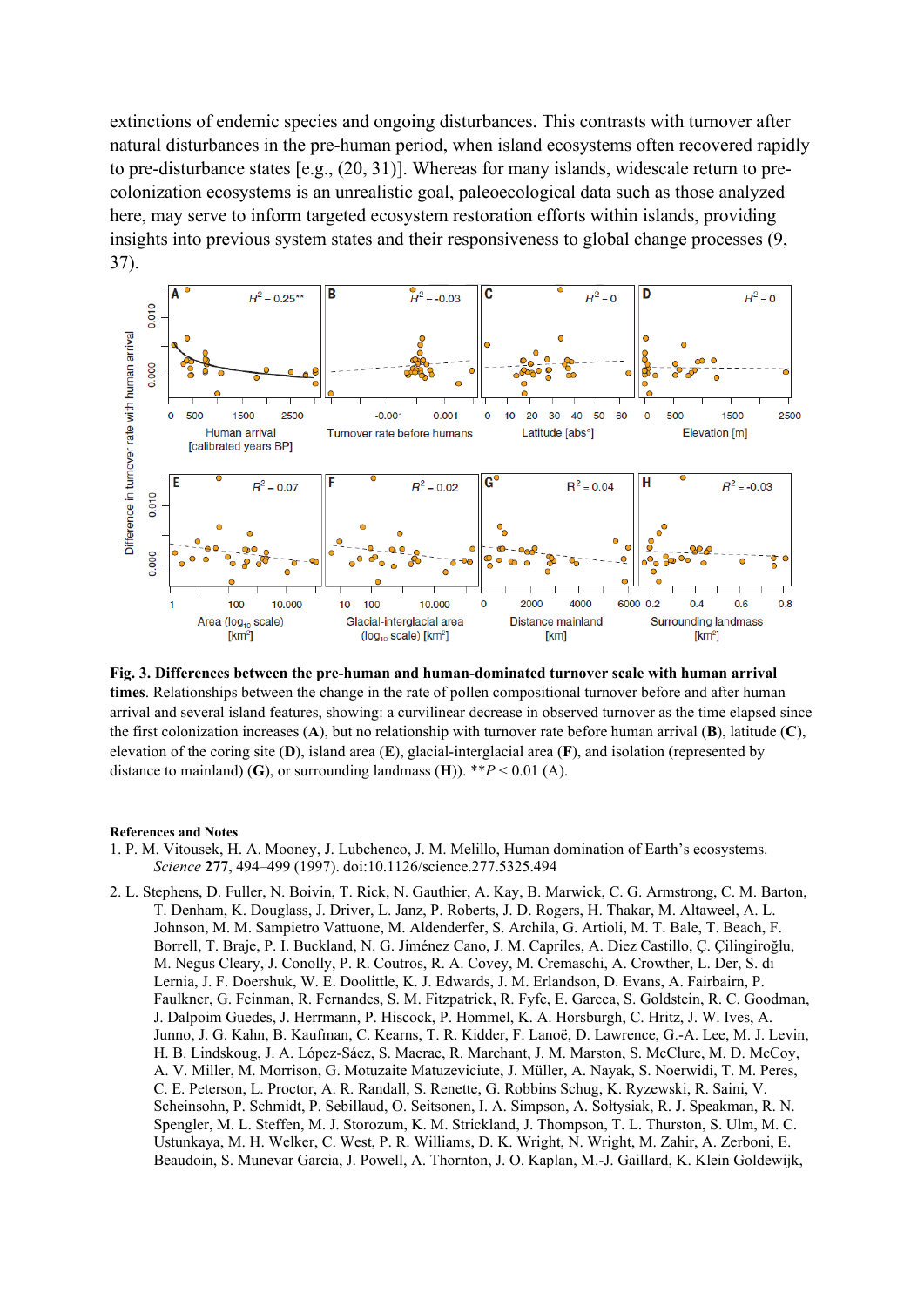E. Ellis, Archaeological assessment reveals Earth's early transformation through land use. *Science* **365**, 897–902 (2019). doi:10.1126/science.aax1192

- 3. S. E. Connor, J. F. N. van Leeuwen, T. M. Rittenour, W. O. van der Knaap, B. Ammann, S. Björck, The ecological impact of oceanic island colonization – a palaeoecological perspective from the Azores. *J. Biogeogr.* **39**, 1007–1023 (2012). doi:10.1111/j.1365-2699.2011.02671.x
- 4. S. Nogué, L. de Nascimento, C. A. Froyd, J. M. Wilmshurst, E. J. de Boer, E. E. D. Coffey, R. J. Whittaker, J. M. Fernández-Palacios, K. J. Willis, Island biodiversity conservation needs palaeoecology. *Nat. Ecol. Evol.* **1**, 181 (2017). doi:10.1038/s41559-017-0181
- 5. W. Steffen, W. Broadgate, L. Deutsch, O. Gaffney, C. Ludwig, The trajectory of the Anthropocene: The great acceleration. *Anthropocene Rev.* **2**, 81–98 (2015). doi:10.1177/2053019614564785
- 6. M. J. Steinbauer, J.-A. Grytnes, G. Jurasinski, A. Kulonen, J. Lenoir, H. Pauli, C. Rixen, M. Winkler, M. Bardy-Durchhalter, E. Barni, A. D. Bjorkman, F. T. Breiner, S. Burg, P. Czortek, M. A. Dawes, A. Delimat, S. Dullinger, B. Erschbamer, V. A. Felde, O. Fernández-Arberas, K. F. Fossheim, D. Gómez-García, D. Georges, E. T. Grindrud, S. Haider, S. V. Haugum, H. Henriksen, M. J. Herreros, B. Jaroszewicz, F. Jaroszynska, R. Kanka, J. Kapfer, K. Klanderud, I. Kühn, A. Lamprecht, M. Matteodo, U. M. di Cella, S. Normand, A. Odland, S. L. Olsen, S. Palacio, M. Petey, V. Piscová, B. Sedlakova, K. Steinbauer, V. Stöckli, J.-C. Svenning, G. Teppa, J.-P. Theurillat, P. Vittoz, S. J. Woodin, N. E. Zimmermann, S. Wipf, Accelerated increase in plant species richness on mountain summits is linked to warming. *Nature* **556**, 231–234 (2018). doi:10.1038/s41586-018-0005-6
- 7. K. J. Willis, R. M. Bailey, S. A. Bhagwat, H. J. B. Birks, Biodiversity baselines, thresholds and resilience: Testing predictions and assumptions using palaeoecological data. *Trends Ecol. Evol.* **25**, 583–591 (2010). doi:10.1016/j.tree.2010.07.006
- 8. R. J. Hobbs, S. Arico, J. Aronson, J. S. Baron, P. Bridgewater, V. A. Cramer, P. R. Epstein, J. J. Ewel, C. A. Klink, A. E. Lugo, D. Norton, D. Ojima, D. M. Richardson, E. W. Sanderson, F. Valladares, M. Vilà, R. Zamora, M. Zobel, Novel ecosystems: Theoretical and management aspects of the new ecological world order. *Glob. Ecol. Biogeogr.* **15**, 1–7 (2006). doi:10.1111/j.1466-822X.2006.00212.x
- 9. A. D. Barnosky, E. A. Hadly, P. Gonzalez, J. Head, P. D. Polly, A. M. Lawing, J. T. Eronen, D. D. Ackerly, K. Alex, E. Biber, J. Blois, J. Brashares, G. Ceballos, E. Davis, G. P. Dietl, R. Dirzo, H. Doremus, M. Fortelius, H. W. Greene, J. Hellmann, T. Hickler, S. T. Jackson, M. Kemp, P. L. Koch, C. Kremen, E. L. Lindsey, C. Looy, C. R. Marshall, C. Mendenhall, A. Mulch, A. M. Mychajliw, C. Nowak, U. Ramakrishnan, J. Schnitzler, K. Das Shrestha, K. Solari, L. Stegner, M. A. Stegner, N. C. Stenseth, M. H. Wake, Z. Zhang, Merging paleobiology with conservation biology to guide the future of terrestrial ecosystems. *Science* **355**, eaah4787 (2017). doi:10.1126/science.aah4787
- 10. W. F. Ruddiman, Three flaws in defining a formal 'Anthropocene'. *Prog. Phys. Geogr.* **42**, 451–461 (2018). doi:10.1177/0309133318783142
- 11. J. Zalasiewicz, C. N. Waters, M. J. Head, C. Poirier, C. P. Summerhayes, R. Leinfelder, J. Grinevald, W. Steffen, J. Syvitski, P. Haff, J. R. McNeill, M. Wagreich, I. J. Fairchild, D. D. Richter, D. Vidas, M. Williams, A. D. Barnosky, A. Cearreta, A formal Anthropocene is compatible with but distinct from its diachronous anthropogenic counterparts: A response to W.F. Ruddiman's 'three flaws in defining a formal Anthropocene'. *Prog. Phys. Geogr.* **43**, 319–333 (2019). doi:10.1177/0309133319832607
- 12. C. S. M. Turney, J. Palmer, M. A. Maslin, A. Hogg, C. J. Fogwill, J. Southon, P. Fenwick, G. Helle, J. M. Wilmshurst, M. McGlone, C. Bronk Ramsey, Z. Thomas, M. Lipson, B. Beaven, R. T. Jones, O. Andrews, Q. Hua, Global peak in atmospheric radiocarbon provides a potential definition for the onset of the Anthropocene Epoch in 1965. *Sci. Rep.* **8**, 3293 (2018). doi:10.1038/s41598-018-20970-5
- 13. E. C. Ellis, D. Q. Fuller, J. O. Kaplan, W. G. Lutters, Dating the Anthropocene: Towards an empirical global history of human transformation of the terrestrial biosphere. *Elementa (Washington, D.C.)* **1**, 000018 (2013). doi:10.12952/journal.elementa.000018
- 14. Y. Malhi, C. E. Doughty, M. Galetti, F. A. Smith, J.-C. Svenning, J. W. Terborgh, Megafauna and ecosystem function from the Pleistocene to the Anthropocene. *Proc. Natl. Acad. Sci. U.S.A.* **113**, 838–846 (2016). doi:10.1073/pnas.1502540113
- 15. H. J. B. Birks, Contributions of Quaternary botany to modern ecology and biogeography. *Plant Ecol. Divers.*  **12**, 189–385 (2019). doi:10.1080/17550874.2019.1646831
- 16. J. R. Wood, G. L. W. Perry, J. M. Wilmshurst, Using palaeoecology to determine baseline ecological requirements and interaction networks for de-extinction candidate species. *Funct. Ecol.* **31**, 1012–1020 (2017). doi:10.1111/1365-2435.12773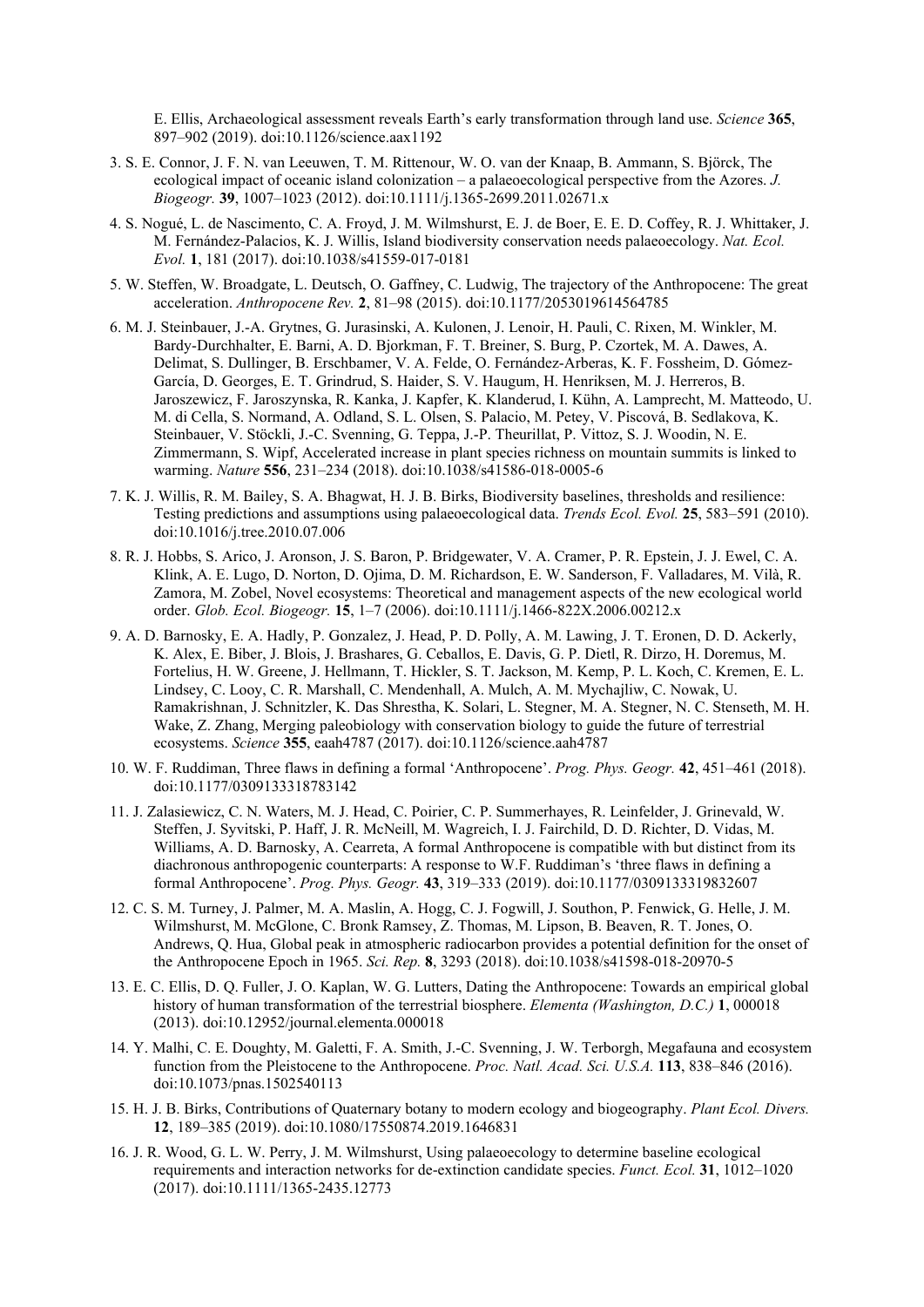- 17. C. Nolan, J. T. Overpeck, J. R. M. Allen, P. M. Anderson, J. L. Betancourt, H. A. Binney, S. Brewer, M. B. Bush, B. M. Chase, R. Cheddadi, M. Djamali, J. Dodson, M. E. Edwards, W. D. Gosling, S. Haberle, S. C. Hotchkiss, B. Huntley, S. J. Ivory, A. P. Kershaw, S.-H. Kim, C. Latorre, M. Leydet, A.-M. Lézine, K.-B. Liu, Y. Liu, A. V. Lozhkin, M. S. McGlone, R. A. Marchant, A. Momohara, P. I. Moreno, S. Müller, B. L. Otto-Bliesner, C. Shen, J. Stevenson, H. Takahara, P. E. Tarasov, J. Tipton, A. Vincens, C. Weng, Q. Xu, Z. Zheng, S. T. Jackson, Past and future global transformation of terrestrial ecosystems under climate change. *Science* **361**, 920–923 (2018). doi:10.1126/science.aan5360
- 18. W. D. Gosling, D. A. Sear, J. D. Hassall, P. G. Langdon, M. N. T. Bönnen, T. D. Driessen, Z. R. Kemenade, K. Noort, M. J. Leng, I. W. Croudace, A. J. Bourne, C. N. H. McMichael, Human occupation and ecosystem change on Upolu (Samoa) during the Holocene. *J. Biogeogr.* **47**, 600–614 (2020). doi:10.1111/jbi.13783
- 19. J. M. Wilmshurst, N. T. Moar, J. R. Wood, P. J. Bellingham, A. M. Findlater, J. J. Robinson, C. Stone, Use of pollen and ancient DNA as conservation baselines for offshore islands in New Zealand. *Conserv. Biol.*  **28**, 202–212 (2014). doi:10.1111/cobi.12150
- 20. J. M. Wilmshurst, M. S. McGlone, T. R. Partridge, A late Holocene history of natural disturbance in lowland podocarp/hardwood forest, Hawke's Bay, New Zealand. *N. Z. J. Bot.* **35**, 79–96 (1997). doi:10.1080/0028825X.1997.10410671
- 21. D. W. Steadman, Prehistoric extinctions of pacific island birds: Biodiversity meets zooarchaeology. *Science*  **267**, 1123–1131 (1995). doi:10.1126/science.267.5201.1123
- 22. D. A. Burney, T. F. Flannery, Fifty millennia of catastrophic extinctions after human contact. *Trends Ecol. Evol.* **20**, 395–401 (2005). doi:10.1016/j.tree.2005.04.022
- 23. R. J. Whittaker, J. M. Fernández-Palacios, *Island Biogeography: Ecology, Evolution, and Conservation*  (Oxford Univ. Press, 2007).
- 24. J. R. Wood, J. A. Alcover, T. M. Blackburn, P. Bover, R. P. Duncan, J. P. Hume, J. Louys, H. J. M. Meijer, J. C. Rando, J. M. Wilmshurst, Island extinctions: Processes, patterns, and potential for ecosystem restoration. *Environ. Conserv.* **44**, 348–358 (2017). doi:10.1017/S037689291700039X
- 25. Materials and methods are available as supplementary materials.
- 26. A. Restrepo, P. Colinvaux, M. Bush, A. Correa-Metrio, J. Conroy, M. R. Gardener, P. Jaramillo, M. Steinitz-Kannan, J. Overpeck, Impacts of climate variability and human colonization on the vegetation of the Galápagos Islands. *Ecology* **93**, 1853–1866 (2012). doi:10.1890/11-1545.1
- 27. J. Stevenson, R. Dodson, I. P. Prosser, A late Quaternary record of environmental change and human impact from New Caledonia. *Palaeogeogr. Palaeoclimatol. Palaeoecol.* **168**, 97–123 (2001). doi:10.1016/S0031-0182(00)00251-0
- 28. G. Hope, J. Stevenson, W. Southern, "Vegetation histories from the Fijian Islands: Alternative records of human impact," in *The Early Prehistory of Fiji*, G. Clark, Ed. (ANU Press, Terra Australis Series 31, 2009), pp. 63–86.
- 29. S. Nogué, L. de Nascimento, J. M. Fernández-Palacios, R. J. Whittaker, K. J. Willis, The ancient forests of La Gomera, Canary Islands, and their sensitivity to environmental change. *J. Ecol.* **101**, 368–377 (2013). doi:10.1111/1365-2745.12051
- 30. B. Rolett, J. Diamond, Environmental predictors of pre-European deforestation on Pacific islands. *Nature*  **431**, 443–446 (2004). doi:10.1038/nature02801
- 31. J. M. Wilmshurst, M. S. McGlone, Forest disturbance in the central North Island, New Zealand, following the. 1850 BP Taupo eruption. *Holocene* **6**, 399–411 (1996). doi:10.1177/095968369600600402
- 32. M. R. Helmus, D. L. Mahler, J. B. Losos, Island biogeography of the Anthropocene. *Nature* **513**, 543–546 (2014). doi:10.1038/nature13739
- 33. H. Kreft, W. Jetz, J. Mutke, G. Kier, W. Barthlott, Global diversity of island floras from a macroecological perspective. *Ecol. Lett.* **11**, 116–127 (2008).
- 34. D. Moser, B. Lenzner, P. Weigelt, W. Dawson, H. Kreft, J. Pergl, P. Pyšek, M. van Kleunen, M. Winter, C. Capinha, P. Cassey, S. Dullinger, E. P. Economo, P. García-Díaz, B. Guénard, F. Hofhansl, T. Mang, H. Seebens, F. Essl, Remoteness promotes biological invasions on islands worldwide. *Proc. Natl. Acad. Sci. U.S.A.* **115**, 9270–9275 (2018). doi:10.1073/pnas.1804179115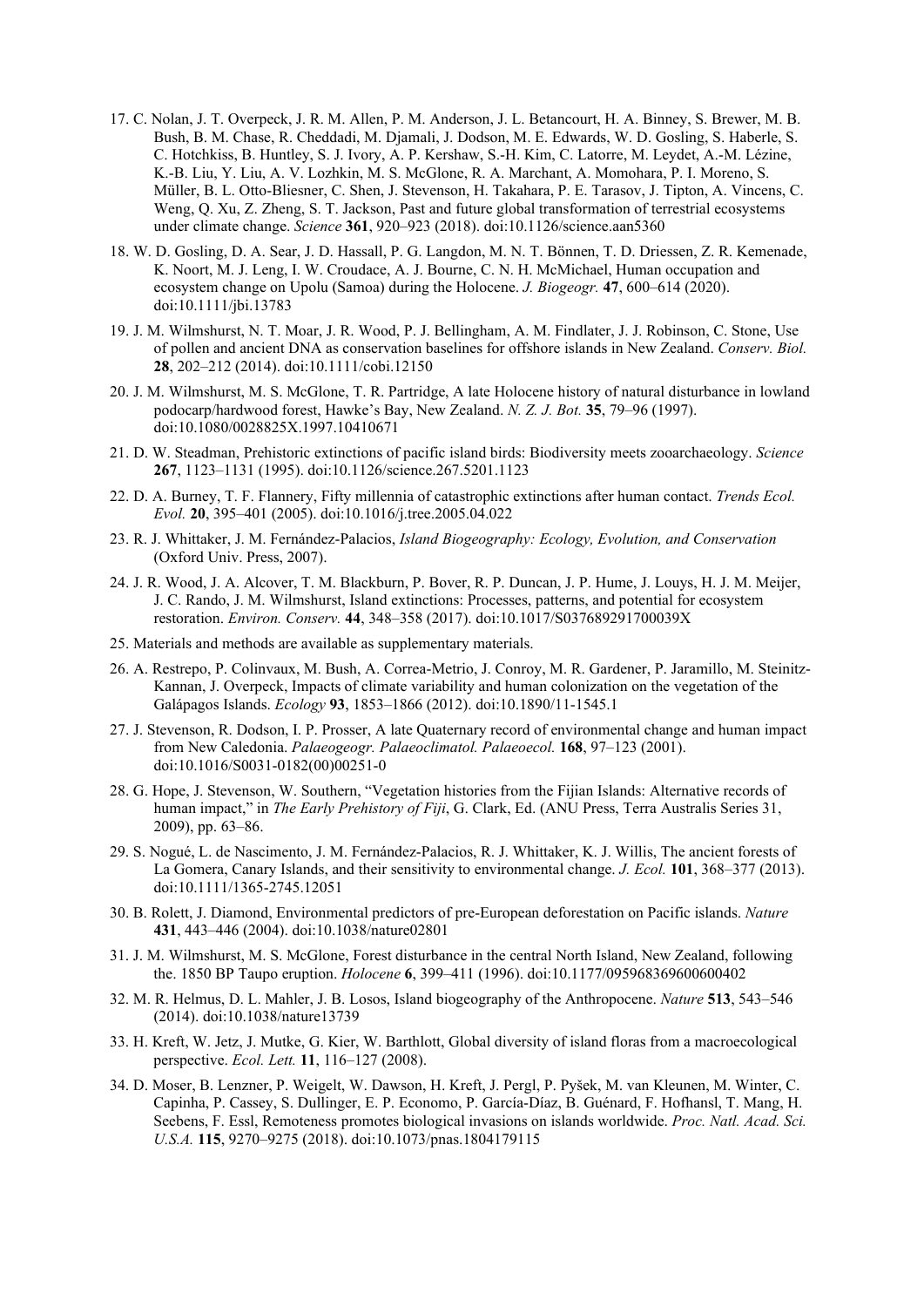- 35. S. J. Norder, J. B. Baumgartner, P. A. V. Borges, T. Hengl, W. D. Kissling, E. E. van Loon, K. F. Rijsdijk, A global spatially explicit database of changes in island palaeo‐area and archipelago configuration during the late Quaternary. *Glob. Ecol. Biogeogr.* **27**, 500–505 (2018). doi:10.1111/geb.12715
- 36. C. N. Kaiser-Bunbury, A. Traveset, D. M. Hansen, Conservation and restoration of plant–animal mutualisms on oceanic islands. *Perspect. Plant Ecol. Evol. Syst.* **12**, 131–143 (2010). doi:10.1016/j.ppees.2009.10.002
- 37. J.-C. Svenning, Proactive conservation and restoration of botanical diversity in the Anthropocene's "rambunctious garden". *Am. J. Bot.* **105**, 963–966 (2018). doi:10.1002/ajb2.1117
- 38. S. Goring, A. Dawson, G. L. Simpson, K. Ram, R. W. Graham, E. C. Grimm, J. W. Williams, Neotoma: A programmatic interface to the Neotoma palaeoecological database. *Open Quat.* **1**, 2 (2015). doi:10.5334/oq.ab
- 39. J. Haslett, A. C. Parnell, A simple monotone process with application to radiocarbon-dated depth chronologies. *J. R. Stat. Soc. Ser. C Appl. Stat.* **57**, 399–418 (2008). doi:10.1111/j.1467- 9876.2008.00623.x 9
- 40. A. C. Parnell, J. Haslett, J. R. M. Allen, C. E. Buck, B. Huntley, A flexible approach to assessing synchroneity of past events using Bayesian reconstructions of sedimentation history. *Quat. Sci. Rev.* **27**, 1872–1885 (2008). doi:10.1016/j.quascirev.2008.07.009
- 41. J. van der Plicht, C. Bronk Ramsey, T. Heaton, E. Scott, S. Talamo, Recent developments in calibration for archaeological and environmental samples. *Radiocarbon* **62**, 1095–1117 (2020). doi:10.1017/RDC.2020.22
- 42. M. Blaauw, "clam: Classical age-depth modelling of cores from deposits" (R package version 2.3.5, 2020); https://CRAN.R-project.org/package=clam.
- 43. R Core Team, "R: A language and environment for statistical computing" (R Foundation for Statistical Computing, 2019); www.R-project.org/.
- 44. J. Oksanen, F. G. Blanchet, M. Friendly, R. Kindt, P. Legendre, D. McGlinn, P. R. Minchin, R. B. O'Hara, G. L. Simpson, P. Solymos, M. H. H. Stevens, E. Szoecs, H. Wagner, "vegan: Community Ecology Package" (R package 2.5-7, 2019); https://CRAN.R-project.org/package=vegan).
- 45. M. O. Hill, H. G. Gauch, "Detrended correspondence analysis: an improved ordination technique," in *Classification and Ordination: Symposium on Advances in Vegetation Science, Nijmegen, The Netherlands, May 1979*, E. van der Maarel, Ed. (Springer, 1980), vol. 2, pp. 47–58.
- 46. P. Breheny, W. Burchett, Visualization of regression models using visreg. *R J.* **9**, 56 (2017). doi:10.32614/RJ-2017-046
- 47. V. M. R. Muggeo, Interval estimation for the breakpoint in segmented regression: A smoothed score‐based approach. *Aust. N. Z. J. Stat.* **59**, 311–322 (2017). doi:10.1111/anzs.12200
- 48. L. Anderson, D. B. Wahl, T. Bhattacharya, Understanding rates of change: a case study using fossil pollen records from California to assess the potential for and challenges to a regional data synthesis. *Quat. Int.*  (2020). doi:10.1016/jquaint.2020.04.044
- 49. E. C. Grimm, G. L. Jacobson Jr., Fossil-pollen evidence for abrupt climate changes during the past 18000 years in eastern North America. *Clim. Dyn.* **6**, 179–184 (1992). doi:10.1007/BF00193530
- 50. C. J. F. ter Braak, P. Šmilauer, *Canoco Reference Manual and User's Guide: Software For Ordination (Version 5)* (Microcomputer Power, 2012).
- 51. J. Braje, J. M. Erlandson, Human acceleration of animal and plant extinctions: A Late Pleistocene, Holocene, and Anthropocene continuum. *Anthropocene* **4**, 14–23 (2013). doi:10.1016/j.ancene.2013.08.003
- 52. D. W. Steadman, *Extinction and Biogeography of Tropical Pacific Birds* (Univ. of Chicago Press, 2007).
- 53. H. Kreft, W. Jetz, Global patterns and determinants of vascular plant diversity. *Proc. Natl. Acad. Sci. U.S.A.*  **104**, 5925–5930 (2007). doi:10.1073/pnas.0608361104
- 54. A. H. Harcourt, *Human Biogeography* (Univ. of California Press, 2012).
- 55. S. J. Norder, R. F. de Lima, L. de Nascimento, J. Y. Lim, J. M. Fernández-Palacios, M. M. Romeiras, R. B. Elias, F. J. Cabezas, L. Catarino, L. M. P. Ceríaco, A. Castilla-Beltrán, R. Gabriel, M. M. de Sequeira, K. F. Rijsdijk, S. Nogué, W. D. Kissling, E. E. van Loon, M. Hall, M. Matos, P. A. V. Borges, Global change in microcosms: Environmental and societal predictors of land cover change on the Atlantic Ocean Islands. *Anthropocene* **30**, 100242 (2020). doi:10.1016/j.ancene.2020.100242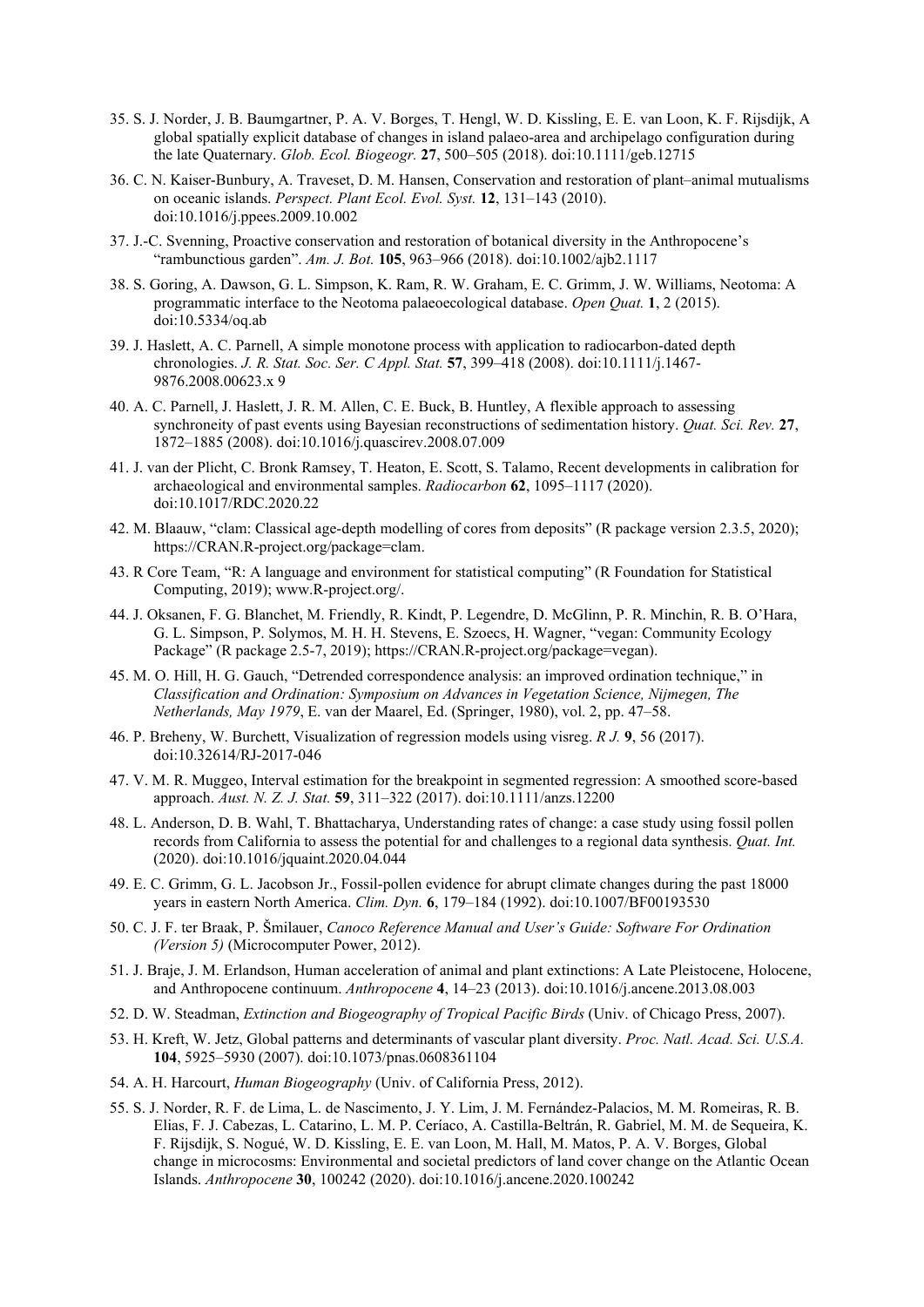- 56. A. Chiarucci, S. Fattorini, B. Foggi, S. Landi, L. Lazzaro, J. Podani, D. Simberloff, Plant recording across two centuries reveals dramatic changes in species diversity of a Mediterranean archipelago. *Sci. Rep.* **7**, 5415 (2017). doi:10.1038/s41598-017-05114-5
- 57. R. H. MacArthur, E. O. Wilson, *The Theory of Island Biogeography* (Princeton Univ. Press 1967).
- 58. S. J. Norder, K. Proios, R. J. Whittaker, M. R. Alonso, P. A. V. Borges, M. K. Borregaard, R. H. Cowie, F. B. V. Florens, A. M. de Frias Martins, M. Ibáñez, W. D. Kissling, L. de Nascimento, R. Otto, C. E. Parent, F. Rigal, B. H. Warren, J. M. Fernández-Palacios, E. E. van Loon, K. A. Triantis, K. F. Rijsdijk, Beyond the Last Glacial Maximum: Island endemism is best explained by long‐lasting archipelago configurations. *Glob. Ecol. Biogeogr.* **28**, 184–197 (2019). doi:10.1111/geb.12835
- 59. P. Weigelt, H. Kreft, Quantifying island isolation Insights from global patterns of insular plant species richness. *Ecography* **36**, 417–429 (2013). doi:10.1111/j.1600-0587.2012.07669.x
- 60. S. J. Wright, How isolation affects rates of turnover of species on islands. *Oikos* **44**, 331–340 (1985). doi:10.2307/3544708
- 61. H. Shaefer, *Flora of the Azores* (Margraf Publishers, ed. 2, 2005).
- 62. V. Rull, A. Lara, M. J. Rubio-Inglés, S. Giralt, V. Gonçalves, P. Raposeiro, A. Hernández, G. Sánchez-López, D. Vázquez-Loureiro, R. Bao, P. Masqué, A. Sáez, Vegetation and landscape dynamics under natural and anthropogenic forcing on the Azores Islands: A 700-year pollen record from the São Miguel Island. *Quat. Sci. Rev.* **159**, 155–168 (2017). doi:10.1016/j.quascirev.2017.01.021
- 63. K. D. Patterson, Epidemics, famines, and population in the Cape Verde Islands, 1580-1900. *Int. J. Afr. Hist. Stud.* **21**, 291–313 (1988). doi:10.2307/219938
- 64. J. Velasco, V, Alberto, T. Delgado, M. Moreno, C. Lecuyer, P. Richardin, P, Poblamiento, Colonización y primera historia de Canarias: el C14 como paradigma. *Anu. Estud. Atl.* **66**, 1e24 (2019).
- 65. L. de Nascimento, S. Nogué, A. Naranjo-Cigala, C. Criado, M. McGlone, E. Fernández-Palacios, J. M. Fernández-Palacios, Human impact and ecological changes during prehistoric settlement on the Canary Islands. *Quat. Sci. Rev.* **239**, 106332 (2020). doi:10.1016/j.quascirev.2020.106332
- 66. M. Arnay-de-la-Rosa, A. Gámez-Mendoza, J. F. Navarro-Mederos, J. C. Hernández-Marrero, R. Fregel, Y. Yanes, L. Galindo-Martín, C. S. Romanek, E. González-Reimers, Dietary patterns during the early prehispanic settlement in La Gomera (Canary Islands). *J. Arch. Sci* **36**, 1972–1981 (2009). doi:10.1016/j.jas.2009.05.018 11
- 67. J. C. Rando, J. A. Alcover, B. Galván, J. F. Navarro, Reappraisal of the extinction of *Canariomys bravoi*, the giant rat from Tenerife (Canary Islands). *Quat. Sci. Rev.* **94**, 22–27 (2014). doi:10.1016/j.quascirev.2014.04.013
- 68. S. B. Cooke, L. M. Dávalos, A. M. Mychajliw, S. T. Turvey, N. S. Upham, Anthropogenic extinction dominates Holocene declines of West Indian mammals. *Annu. Rev. Ecol. Evol. Syst.* **48**, 301–327 (2017). doi:10.1146/annurev-ecolsys-110316-022754
- 69. J. K. Headland, *Chronological List of Antarctic Expeditions and Related Historical Events* (Cambridge Univ. Press, 1989).
- 70. M. Halsdóttir, Pollen analytical studies of human influence on vegetation in relation to the Landnám tephra layer in southwest Iceland. *Lundqua Thesis* **18**, 1–45 (1987).
- 71. A. Cheke, J. P. Hume, *Lost Land of the Dodo. An Ecological History of the Mascarene Islands* (Bloomsbury, 2008).
- 72. T. M. Reith, E. E. Cochrane, "The chronology of colonization in remote Oceania," in *The Oxford Handbook of Prehistoric Oceania*, T. L. Hunt, E. E. Cochrane, Eds. (Oxford Univ. Press, 2017), pp. 133–161.
- 73. F. Petchey, M. Spriggs, F. Leach, M. Seed, C. Sand, M. Pietrusewsky, K. Anderson, Testing the human factor: Radiocarbon dating the first peoples of the South Pacific. *J. Arch. Sci* **38**, 29–44 (2011). doi:10.1016/j.jas.2010.07.029
- 74. P. A. Colinvaux, E. K. Schofield, Historical ecology in the Galápagos Islands, Holocene pollen record from El Junco Lake, Isla San Cristobal. *J. Ecol.* **64**, 989–1012 (1976). doi:10.2307/2258820
- 75. C. A. Froyd, J. A. Lee, A. J. Anderson, S. G. Haberle, P. E. Gasson, K. J. Willis, Historic fuel wood use in the Galápagos Islands: Identification of charred remains. *Veg. Hist. Archaeobot.* **19**, 207–217 (2010). doi:10.1007/s00334-010-0239-1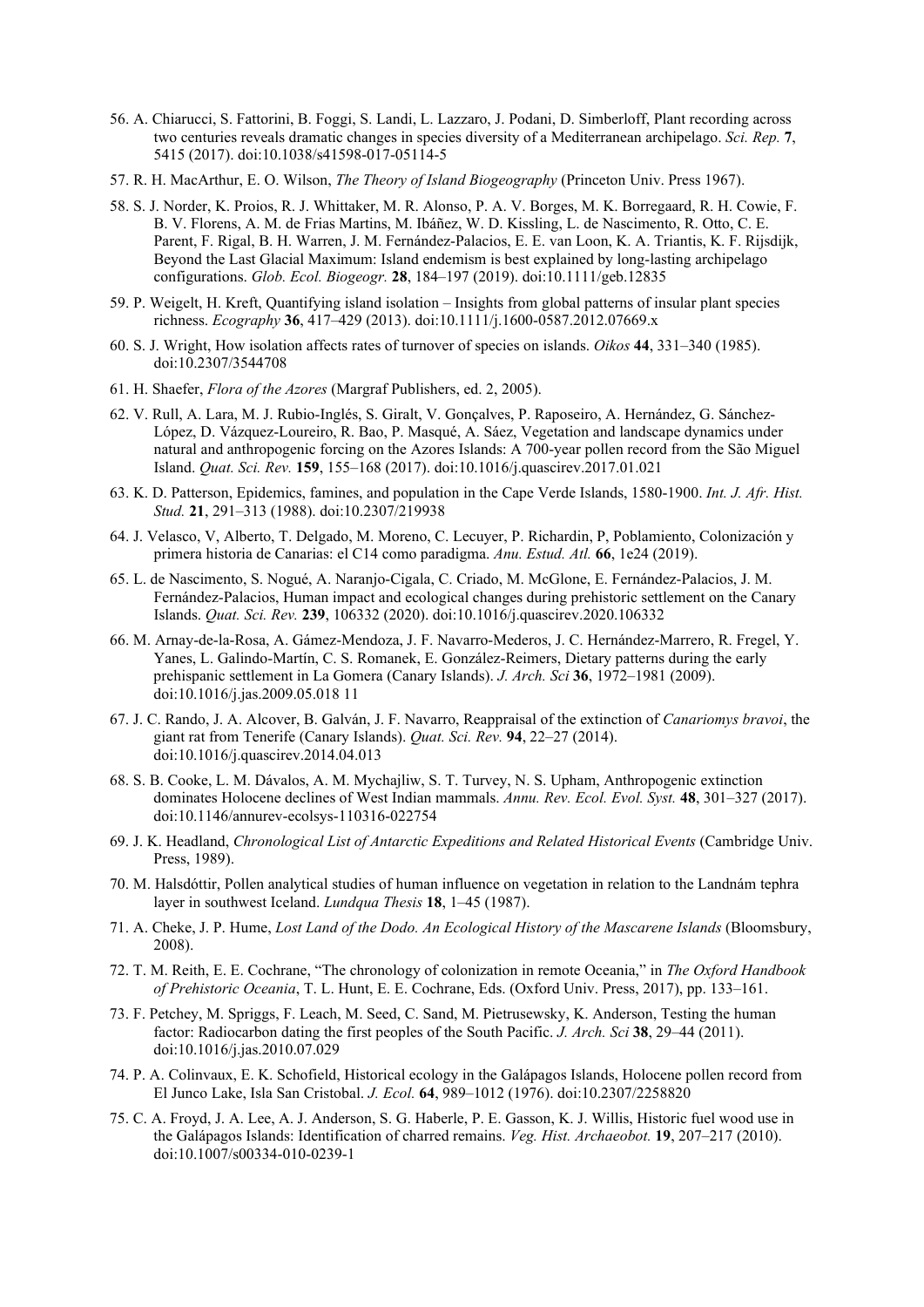- 76. T. M. Rieth, T. L. Hunt, C. Lipo, J. M. Wilmshurst, The 13th century Polynesian colonization of Hawai'i Island. *J. Arch. Sci* **38**, 2740–2749 (2011). doi:10.1016/j.jas.2011.06.017
- 77. A. Anderson, S. Haberle, G. Rojas, A. Seelenfreund, I. Smith, T. Worthy, "An archaeological exploration of Robinson Crusoe Island, Juan Fernandez Archipelago, Chile," in *Fifty Years in the Field. Essays in Honour and Celebration of Richard Shutler Jr's Archaeological Career*, S. Bedford, C. Sand, D. Burley, Eds. (New Zealand Archaeological Association Publications, Monograph 25, 2002), pp. 239–249.
- 78. J. M. Wilmshurst, A. J. Anderson, T. F. G. Higham, T. H. Worthy, Dating the late prehistoric dispersal of Polynesians to New Zealand using the commensal Pacific rat. *Proc. Natl. Acad. Sci. U.S.A.* **105**, 7676– 7680 (2008). doi:10.1073/pnas.0801507105
- 79. R. C. Green, "A retrospective view of settlement pattern studies in Samoa," in *Pacific Landscapes. Archaeological Approaches*, T. N. Ladefoged, M. W. Graves, Eds. (Easter Island Foundation, 2002), pp. 125–152.
- 80. J. G. Kahn, Y. Sinoto, Refining the Society Islands cultural sequence: Colonization phase and developmental phase coastal occupation on Mo'orea Island. *J. Polynesian Soc.* **126**, 33–60 (2017). doi:10.15286/jps.126.1.33-60 12
- 81. J. M. Wilmshurst, T. L. Hunt, C. P. Lipo, A. J. Anderson, High-precision radiocarbon dating shows recent and rapid initial human colonization of East Polynesia. *Proc. Natl. Acad. Sci. U.S.A.* **108**, 1815–1820 (2011). doi:10.1073/pnas.1015876108
- 82. S. Björck, T. Rittenour, P. Rosén, Z. França, P. Möller, I. Snowball, S. Wastegård, O. Bennike, B. Kromer, A Holocene lacustrine record in the central North Atlantic: Proxies for volcanic activity, short-term NAO mode variability and long-term precipitation changes. *Quat. Sci. Rev.* **25**, 9–32 (2006). doi:10.1016/j.quascirev.2005.08.008
- 83. A. Castilla-Beltrán, I. Duarte, L. de Nascimento, J. M. Fernández-Palacios, M. Romeiras, R. J. Whittaker, M. Jambrina-Enríquez, C. Mallol, A. B. Cundy, M. E. Edwards, S. Nogué, Using multiple palaeoecological indicators to guide biodiversity conservation in tropical dry islands: The case of São Nicolau, Cabo Verde. *Biol. Conserv.* **242**, 108397 (2020). doi:10.1016/j.biocon.2019.108397
- 84. A. Castilla-Beltrán, L. de Nascimento, J. M. Fernández-Palacios, T. Fonville, R. J. Whittaker, M. E. Edwards, S. Nogué, Late Holocene environmental change and the anthropization of the highlands of Santo Antão Island, Cabo Verde. *Palaeogeogr. Palaeoclimatol. Palaeoecol.* **524**, 101–117 (2019). doi:10.1016/j.palaeo.2019.03.033
- 85. L. de Nascimento, S. Nogué, C. Criado, C. Ravazzi, R. J. Whittaker, K. J. Willis, J. M. Fernández-Palacios, Reconstructing Holocene vegetation on the island of Gran Canaria before and after human colonization. *Holocene* **26**, 113–125 (2016). doi:10.1177/0959683615596836
- 86. L. de Nascimento, K. J. Willis, J. M. Fernández-Palacios, C. Criado, R. J. Whittaker, The long-term ecology of the lost forests of La Laguna, Tenerife (Canary Islands). *J. Biogeogr.* **36**, 499–514 (2009). doi:10.1111/j.1365-2699.2008.02012.x
- 87. S. D. Crausbay, P. H. Martin, E. F. Kelly, Tropical montane vegetation dynamics near the upper cloud belt strongly associated with a shifting ITCZ and fire. *J. Ecol.* **103**, 891–903 (2015). doi:10.1111/1365- 2745.12423
- 88. K. Ljung, S. Björck, Holocene climate and vegetation dynamics on Nightingale Island, South Atlantic an apparent interglacial bipolar seesaw in action? *Quat. Sci. Rev.* **26**, 3150–3166 (2007). doi:10.1016/j.quascirev.2007.08.003
- 89. K. Ljung, S. Björck, D. Hammarlund, L. Barnekow, Late Holocene multi-proxy records of environmental change on the South Atlantic island Tristan da Cunha. *Palaeogeogr. Palaeoclimatol. Palaeoecol.* **241**, 539–560 (2006). doi:10.1016/j.palaeo.2006.05.007
- 90. E. J. de Boer, H. Hooghiemstra, F. B. Vincent Florens, C. Baider, S. Engels, V. Dakos, M. Blaauw, K. D. Bennett, Rapid succession of plant associations on the small ocean island of Mauritius at the onset of the Holocene. *Quat. Sci. Rev.* **68**, 114–125 (2013). doi:10.1016/j.quascirev.2013.02.005
- 91. W. Southern, *The Late Quaternary Environmental History of Fiji*, thesis, Australian National University, Canberra, Australia, 1986).
- 92. G. Hope, J. Stevenson, W. Southern, "Vegetation histories from the Fijian Islands: Alternative records of human impact," in The Early Prehistory of Fiji, G. Clark, Ed. (ANU ePress, 2009), pp. 63–86.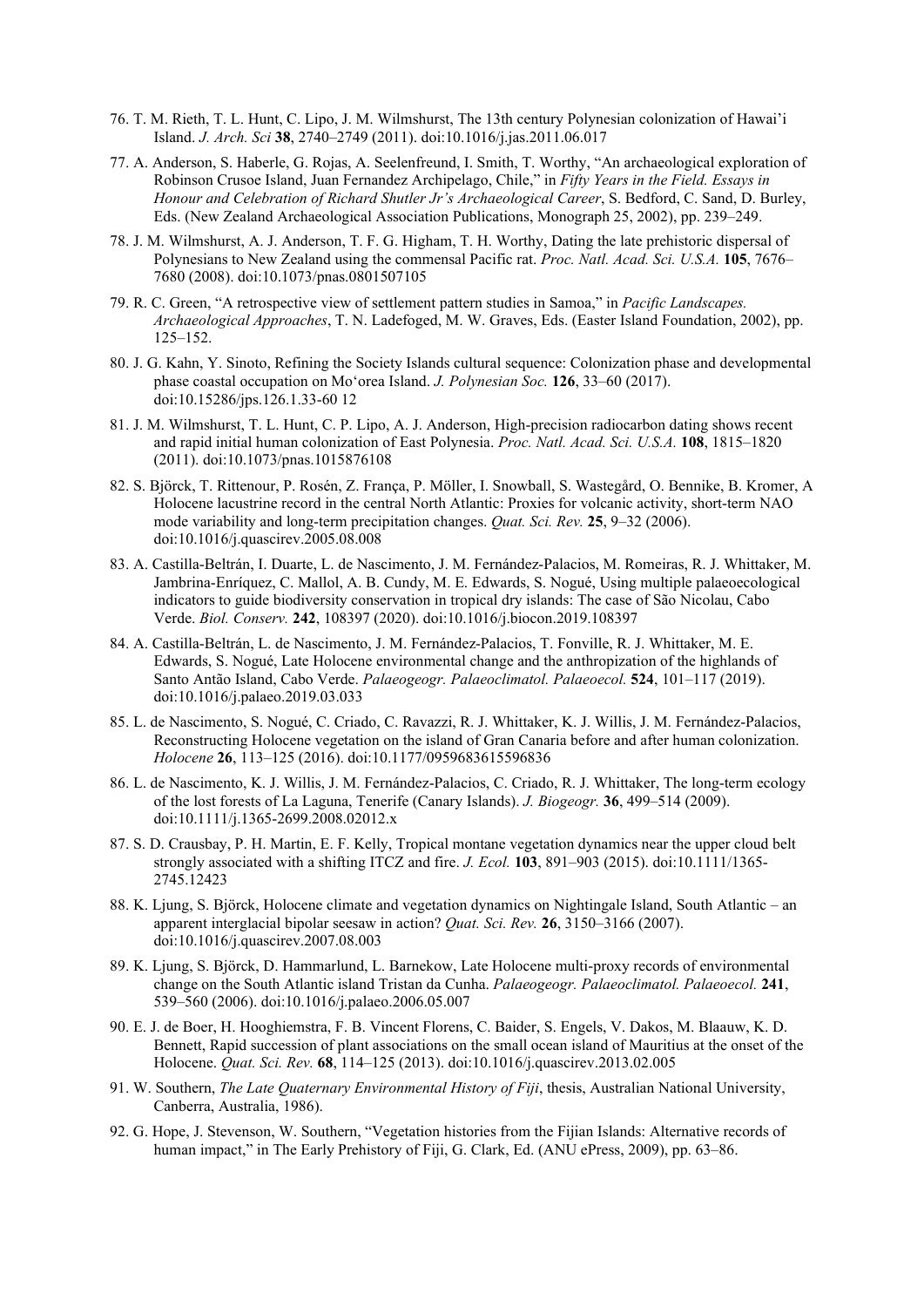- 93. S. Pau, G. M. MacDonald, T. W. Gillespie, A dynamic history of climate change and human impact on the environment from Keālia Pond, Maui, Hawaiian Islands. Ann. Am. Assoc. Geogr. 102, 748–762 (2012). doi:10.1080/00045608.2011.652853
- 94. S. G. Haberle, Late Quaternary vegetation dynamics and human impact on Alexander Selkirk Island, Chile. J. Biogeogr. 30, 239–255 (2003). doi:10.1046/j.1365-2699.2003.00780.x
- 95. S. G. Haberle, "Juan Fernandez Islands," in Encyclopedia of Islands, R. Gillespie, D. A. Clague, Eds. (Univ. of California Press, 2009), pp. 507–509.
- 96. S. J. Holdaway, J. Emmitt, L. Furey, A. Jorgensen, G. O'Regan, R. Phillipps, M. Prebble, R. Wallace, T. N. Ladefoged, Māori settlement of New Zealand: The Anthropocene as a process. Arch. Oceania 54, 17–34 (2019). doi:10.1002/arco.5173
- 97. M. Prebble, A. J. Anderson, P. Augustinus, J. Emmitt, S. J. Fallon, L. L. Furey, S. J. Holdaway, A. Jorgensen, T. N. Ladefoged, P. J. Matthews, J. Y. Meyer, R. Phillipps, R. Wallace, N. Porch, Early tropical crop production in marginal subtropical and temperate Polynesia. Proc. Natl. Acad. Sci. U.S.A. 116, 8824–8833 (2019). doi:10.1073/pnas.1821732116
- 98. J. Stevenson, A. Benson, J. S. Athens, J. Kahn, P. V. Kirch, Polynesian colonization and landscape changes on Mo'orea, French Polynesia: The Lake Temae pollen record. Holocene 27, 1963–1975 (2017). doi:10.1177/0959683617715690
- 99. M. Prebble, J. M. Wilmshurst, Detecting the initial impact of humans and introduced species on island environments in remote Oceania using palaeoecology. Biol. Inv. 11, 1529–1556 (2009). doi:10.1007/s10530-008-9405-0
- 100. D. Kennett, A. Anderson, M. Prebble, E. Conte, J. Southon, Prehistoric human impacts on Rapa, French Polynesia. Antiquity 80, 340–354 (2006). doi:10.1017/S0003598X00093662
- 101. M. Prebble, A. Anderson, D. J. Kennett, Forest clearance and agricultural expansion on Rapa, Austral Archipelago, French Polynesia. Holocene 23, 179–196 (2013). doi:10.1177/0959683612455551
- 102. D. A. Sear, M. S. Allen, J. D. Hassall, A. E. Maloney, P. G. Langdon, A. E. Morrison, A. C. G. Henderson, H. Mackay, I. W. Croudace, C. Clarke, J. P. Sachs, G. Macdonald, R. C. Chiverrell, M. J. Leng, L. M. Cisneros-Dozal, T. Fonville, E. Pearson, Human settlement of East Polynesia earlier, incremental, and coincident with prolonged South Pacific drought. Proc. Natl. Acad. Sci. U.S.A. 117, 8813–8819 (2020). doi:10.1073/pnas.1920975117
- 103. J. W. Williams, E. C. Grimm, J. L. Blois, D. F. Charles, E. B. Davis, S. J. Goring, R. W. Graham, A. J. Smith, M. Anderson, J. Arroyo-Cabrales, A. C. Ashworth, J. L. Betancourt, B. W. Bills, R. K. Booth, P. I. Buckland, B. B. Curry, T. Giesecke, S. T. Jackson, C. Latorre, J. Nichols, T. Purdum, R. E. Roth, M. Stryker, H. Takahara, The
- 104. Neotoma Paleoecology Database: A multi-proxy, international community-curated data resource. Quat. Res. 89, 156–177 (2018). doi:10.1017/qua.2017.105
- 104. R. M. Fyfe, J.-L. de Beaulieu, H. Binney, R. H. W. Bradshaw, S. Brewer, A. Le Flao, W. Finsinger, M.-J. Gaillard, T. Giesecke, G. Gil-Romera, E. C. Grimm, B. Huntley, P. Kunes, N. Kühl, M. Leydet, A. F. Lotter, P. E. Tarasov, S. Tonkov, The European Pollen Database: Past efforts and current activities. Veg. Hist. Archaeobot. 18, 417–424 (2009). doi:10.1007/s00334-009-0215-9
- 105. P. deMenocal, J. Ortiz, T. Guilderson, J. Adkins, M. Sarnthein, L. Baker, M. Yarusinsky, Abrupt onset and termination of the African Humid Period: Rapid climate responses to gradual insolation forcing. Quat. Sci. Rev. 19, 347–361 (2000). doi:10.1016/S0277-3791(99)00081-5
- 106. H. Li, A. Sinha, A. Anquetil André, C. Spötl, H. B. Vonhof, A. Meunier, G. Kathayat, P. Duan, N. R. G. Voarintsoa, Y. Ning, J. Biswas, P. Hu, X. Li, L. Sha, J. Zhao, R. L. Edwards, H. Cheng, A multimillennial climatic context for the megafaunal extinctions in Madagascar and Mascarene Islands. Sci. Adv. 6, eabb2459 (2020). doi:10.1126/sciadv.abb2459
- 107. E. J. de Boer, M. I. Vélez, K. F. Rijsdijk, P. G. B. de Louw, T. J. J. Vernimmen, P. M. Visser, R. Tjallingii, H. Hooghiemstra, A deadly cocktail: How a drought around 4200 cal. yr BP caused mass mortality events at the infamous 'dodo swamp' in Mauritius. Holocene 25, 758–771 (2013). doi:10.1177/0959683614567886
- 108. A. G. Hogg, T. F. G. Higham, D. J. Lowe, J. G. Palmer, P. J. Reimer, R. M. Newnham, A wiggle-match date for Polynesian settlement in New Zealand. Antiquity 77, 116–125 (2003). doi:10.1017/S0003598X00061408